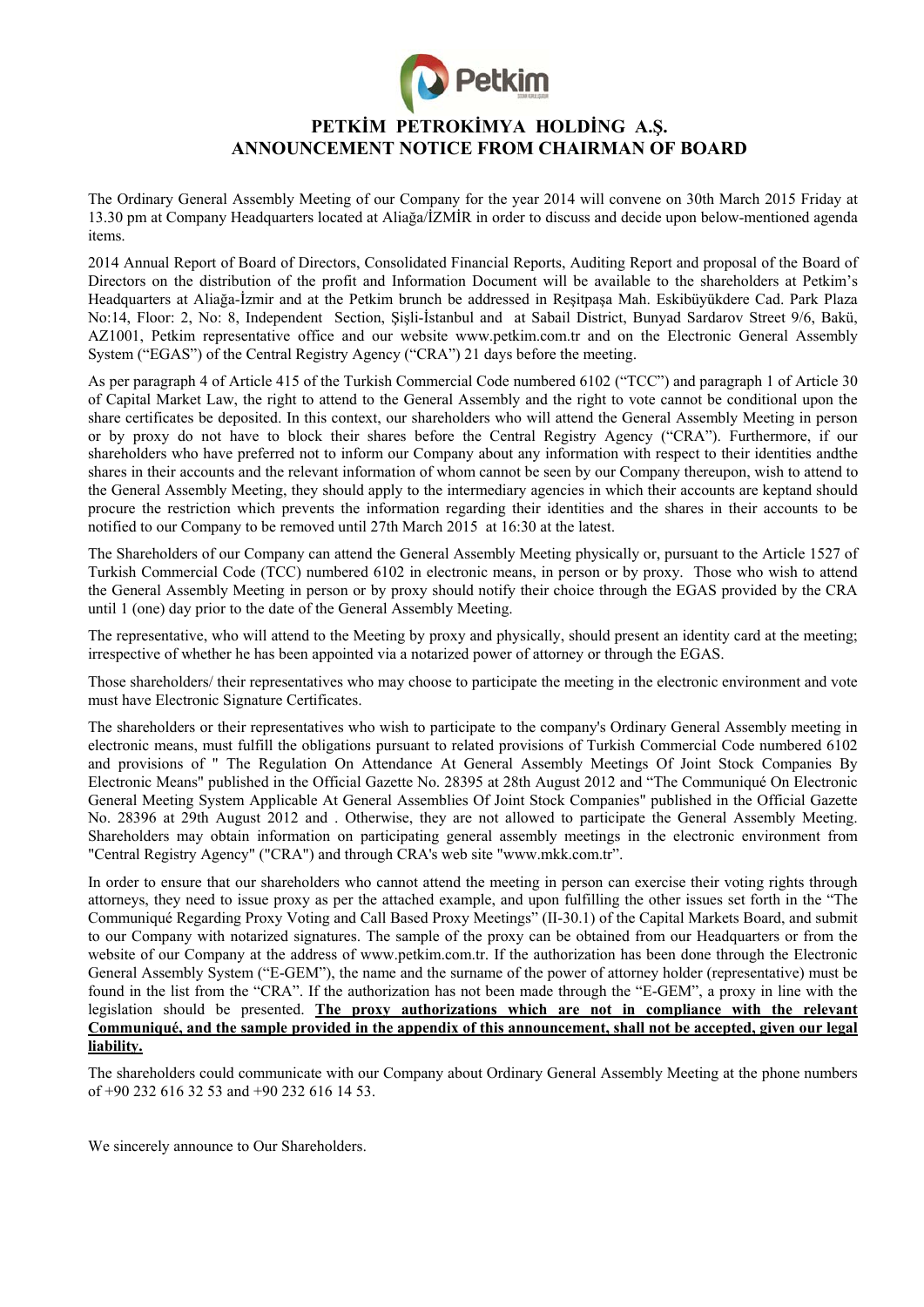# **AGENDA OF THE ORDINARY GENERAL ASSEMBLY MEETING OF PETKİM PETROKİMYA HOLDİNG A.Ş. RELATED TO YEAR 2014**

1. Opening and composition of the Meeting Presidency,

2. Reading, discussion and approval of the Activity Report of the Board of Directors for 2014,

3. Reading the report of the Auditor pertaining to 2014,

4. Reading, discussion and approval of the financial reports pertaining to 2014,

5. Release of the Chairman and members of the Board of Directors on account of their activities and account for 2014,

6. Discussion of the proposal of the Board of Directors on the usage of the profit pertaining to 2014, determination of the declared profit and dividend share ratio and taking a resolution thereon,

7. Taking a resolution on the Board's election of the independent Board Member pursuant to the Communiqué of the Capital Markets Board "Corporate Governance" numbered (II-17.1),

8. Determination of the monthly gross remunerations to be paid to the members of the Board of Directors,

9. Election of the Auditor pursuant to the Turkish Commercial Code with number 6102,

10. In accordance with "Independent Auditing Standards in Capital Market" issued by Capital Market Board, approving the Independent Auditing Firm selected by the Board upon proposal of the Committee responsible for Audit as to be charged for the audit of the activities and accounts of 2015,

11. Informing the Shareholders on the aid and donations granted by our Company within the year 2014,

12. Taking a resolution on the limit of aid and donation of our Company for year 2015 pursuant to the article 19 clause 5 of the Capital Markets Law (CML),

13. Informing the General Assembly regarding respective transactions of the persons mentioned in the clause (1.3.6) of "Corporate Governance Principles" which is annex to Communiqué of the Capital Markets Board "Corporate Governance" numbered (II-17.1),

14. Granting the Members of the Board of Directors authorization to perform the transactions provided for in Articles 395 and 396 of Turkish Commercial Code,

15. Pursuant to the clause of 12/4 of Communiqué of the Capital Markets Board "Corporate Governance" numbered (II-17.1), informing the General Assembly as regards the guarantees, pledges and mortgages given by the Company in favor of third parties in the year 2014 and of any benefits or income thereof,

16. Wishes and closing.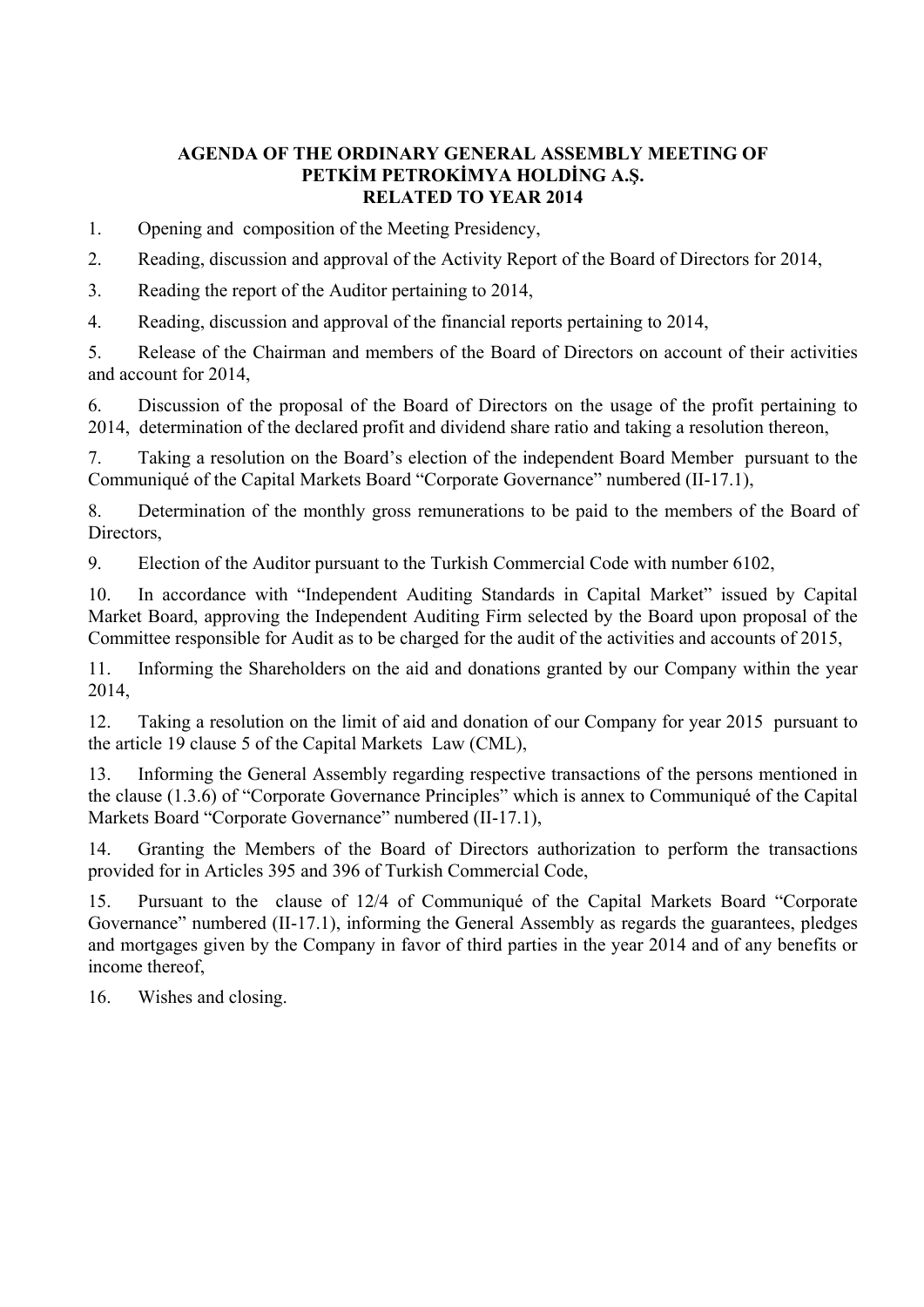### **PROXY PETKİM PETROKİMYA HOLDİNG ANONİM ŞİRKETİ**

I hereby appoint ………………………………………………………. who is introduced hereinbelow in detail as my representative to represent me in the Ordinary General Assembly Meeting of Petkim Petrokimya Holding Anonim Şirketi which shall be held on Monday 30/03/2015 at 13.30 p.m. in Aliağa /İZMİR in line with my below aspects; and to cast vote, to give proposals and to sign the necessary documents in the same.

Representative(\*); Name - Surname/Business Title: TR ID No/Tax No, Trade Registry &No and MERSİS no: *(\*)Foreign representatives have to present the equivalents of the aforementioned information, if any.* 

# **A) SCOPE OF THE REPRESENTATIVE AUTHORITY**

### **1. On the items of General Assembly Agenda:**

a) The representative has the authority to vote in line with his/her own opinion.

b) The representative has the authority to vote in accordance with the proposals of the management of the Company.

c) The representative has the authority to vote for agenda items in line with the following instructions;  **Instructions:** 

*In case of the selection of ( c ) option, specific instructions for each agenda item shall be presented as marking one of the options given next to related General Assembly agenda item (accept or reject;) and in case of the selection of reject option, specific instructions for each agenda item, if any, shall be presented as indicating the statement of opposition which is requested to be written on the General Assembly minute.* 

| Agenda Items (*)                                                                                                                                                                                                                                                                                                                  | Accept | Reject | <b>Statement of</b><br>Opposition |
|-----------------------------------------------------------------------------------------------------------------------------------------------------------------------------------------------------------------------------------------------------------------------------------------------------------------------------------|--------|--------|-----------------------------------|
| 1. Opening and composition of the Meeting Presidency,                                                                                                                                                                                                                                                                             |        |        |                                   |
| 2. Reading, discussion and approval of the Activity Report of the<br>Board of Directors for 2014,                                                                                                                                                                                                                                 |        |        |                                   |
| 3. Reading the report of the Auditor pertaining to 2014,                                                                                                                                                                                                                                                                          |        |        |                                   |
| 4. Reading, discussion and approval of the financial tables pertaining<br>to $2014$ ,                                                                                                                                                                                                                                             |        |        |                                   |
| 5. Release of the Chairman and members of the Board of Directors<br>for their activities and accounts pertaining to 2014,                                                                                                                                                                                                         |        |        |                                   |
| 6. Discussion of determination of the proposal of the Board of<br>Directors on the usage method of the profit pertaining to 2014 the<br>distributable profit and dividend shares ratios and taking a resolution<br>thereon,                                                                                                       |        |        |                                   |
| 7. Taking a resolution on the Board's election of the independent<br>Board Member pursuant to the Communiqué of the Capital Markets<br>Board "Corporate Governance" numbered (II-17.1),                                                                                                                                           |        |        |                                   |
| 8. Determination of the monthly gross remunerations to be paid to<br>the members of the Board of Directors,                                                                                                                                                                                                                       |        |        |                                   |
| 9. Election of the Auditor pursuant to the Turkish Commercial Code<br>with number 6102,                                                                                                                                                                                                                                           |        |        |                                   |
| 10. In accordance with "Independent Auditing Standards in Capital<br>Market" issued by Capital Markets Board (Serial:X No:22),<br>approving the Independent Auditing Firm selected by the Board upon<br>proposal of the Committee responsible for Audit as to be charged for<br>the audit of the activities and accounts of 2015, |        |        |                                   |
| 11. Informing the Shareholders on the aid and donations granted by<br>our Company within the year 2014,                                                                                                                                                                                                                           |        |        |                                   |